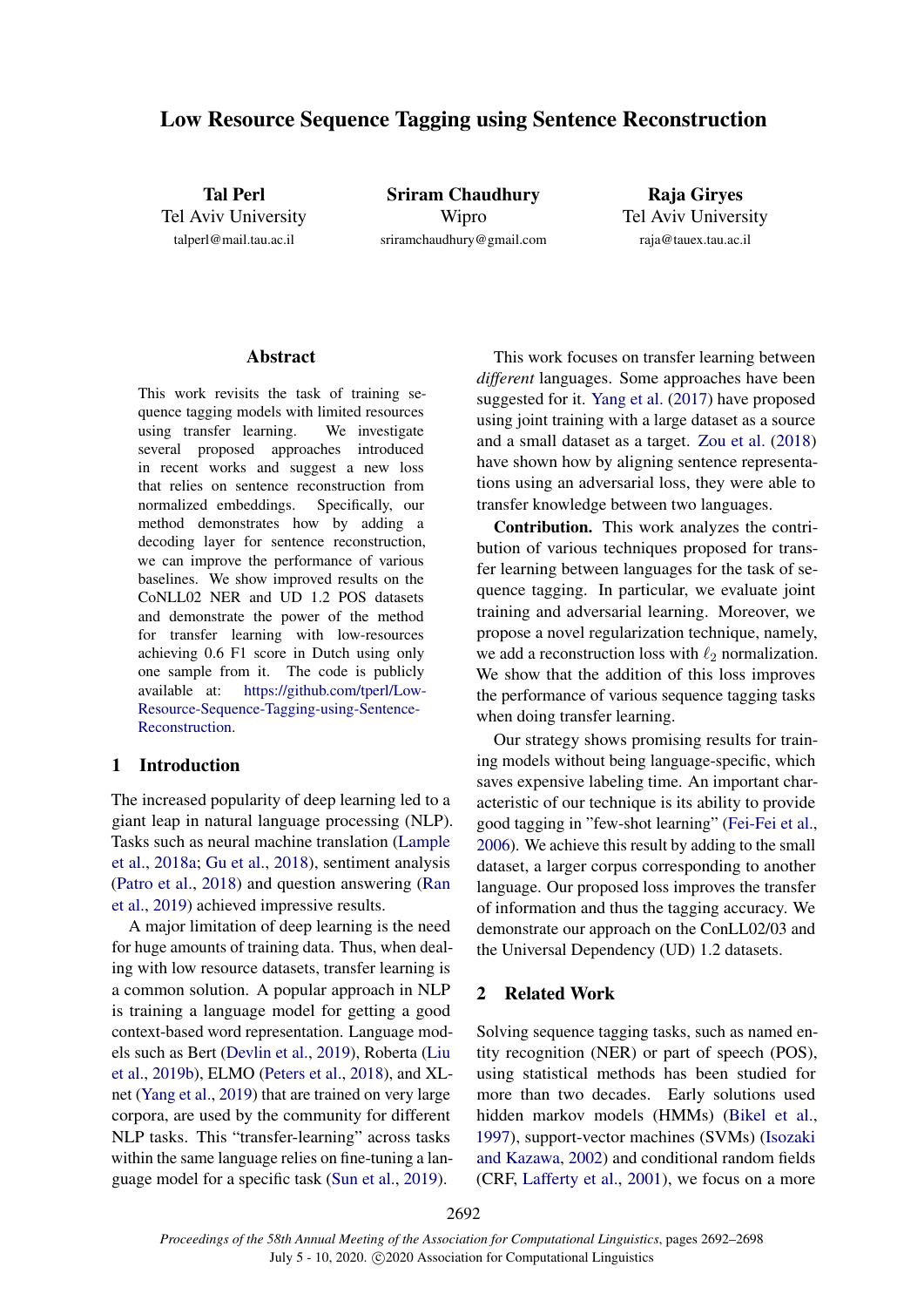<span id="page-1-0"></span>

Figure 1: Proposed Method. Notice that the reconstruction loss labels are taken from the embeddings lookup table. This can be replaced by context-aware embeddings. The LSTMs are language-specific and are fed by the relevant embeddings per sample. We normalize the sentence representation for all sentences and the word representation as well.

modern approach using common deep learningbased approaches that significantly improve the performance.

[Collobert et al.](#page-5-7) [\(2011\)](#page-5-7) demonstrated the great potential of using neural networks for various NER tasks. [Huang et al.](#page-5-8) [\(2015\)](#page-5-8) proposed the Bidirectional-LSTM (Bi-LSTM) CRF and [Lam](#page-5-9)[ple et al.](#page-5-9) [\(2016\)](#page-5-9) presented a promising architecture for NER by adding character embeddings to its input. [Peng and Dredze](#page-6-7) [\(2016\)](#page-6-7) used recurrent neural networks (RNN) for NER and word segmentation in Chinese. In the context of transfer learning for sequence tagging, [Yang et al.](#page-6-5) [\(2017\)](#page-6-5) showed that by using hierarchical RNNs and joint training, it is possible to transfer knowledge between domains of different corpora and different languages.

[Cao et al.](#page-4-1) [\(2018\)](#page-4-1) exhibited that using selfattention and an adversarial loss, they were able to perform transfer learning between two different domains in Chinese. [Yadav et al.](#page-6-8) [\(2018\)](#page-6-8) showed that Deep Affix Features is beneficial to NER. [Jiang et al.](#page-5-10) [\(2019\)](#page-5-10) used DARTS neural architecture search [\(Liu et al.,](#page-5-11) [2019a\)](#page-5-11) to improve NER. [Lin](#page-5-12) [et al.](#page-5-12) [\(2018\)](#page-5-12) showed that by using multi-lingual multi-task architecture they were able to get interesting results. [Devlin et al.](#page-5-2) [\(2019\)](#page-5-2) introduced a new

representation scheme for NLP tasks achieving impressive NER results. [Clark et al.](#page-5-13) [\(2018\)](#page-5-13) proposed a new method for getting improved representations of Bi-LSTM of sentence encoders using labeled and unlabeled data.

[Barone and Valerio](#page-4-2) [\(2016\)](#page-4-2) showed that using an adversarial loss [\(Goodfellow et al.,](#page-5-14) [2014\)](#page-5-14) may lead to a better word representation. In addition, [Adel](#page-4-3) [et al.](#page-4-3) [\(2018\)](#page-4-3) used an adversarial loss for getting better sentence representation. [Tzeng et al.](#page-6-9) [\(2017\)](#page-6-9) demonstrated how by aligning deep representations using an adversarial loss, they transfer knowledge from one domain to another. [Lample et al.](#page-5-0) [\(2018a\)](#page-5-0) exhibited this approach for unsupervised machine translation. Inspired by these strategies, we propose a method for transfer learning between different languages for sequence tagging. Specifically, we focus on sentence representation alignment.

# 3 Our Approach

This section describes our sentence reconstruction approach for improving low resource sequence tagging tasks. Many successful sequence tagging network models are composed of an encoder-decoder structure. We suggest adding to them a new decoder branch comprised of a fully convolutional network (FCN) and an  $\ell_2$  loss term for reconstructing the word embeddings of the input sentence.



Figure 2: Baseline similar to [Lample et al.](#page-5-9) [\(2016\)](#page-5-9).

To analyze the effectiveness of our proposed technique, we evaluate its contribution compared to other recently proposed strategies for transfer learning across languages: weight sharing and adversarial alignment. For completeness, we briefly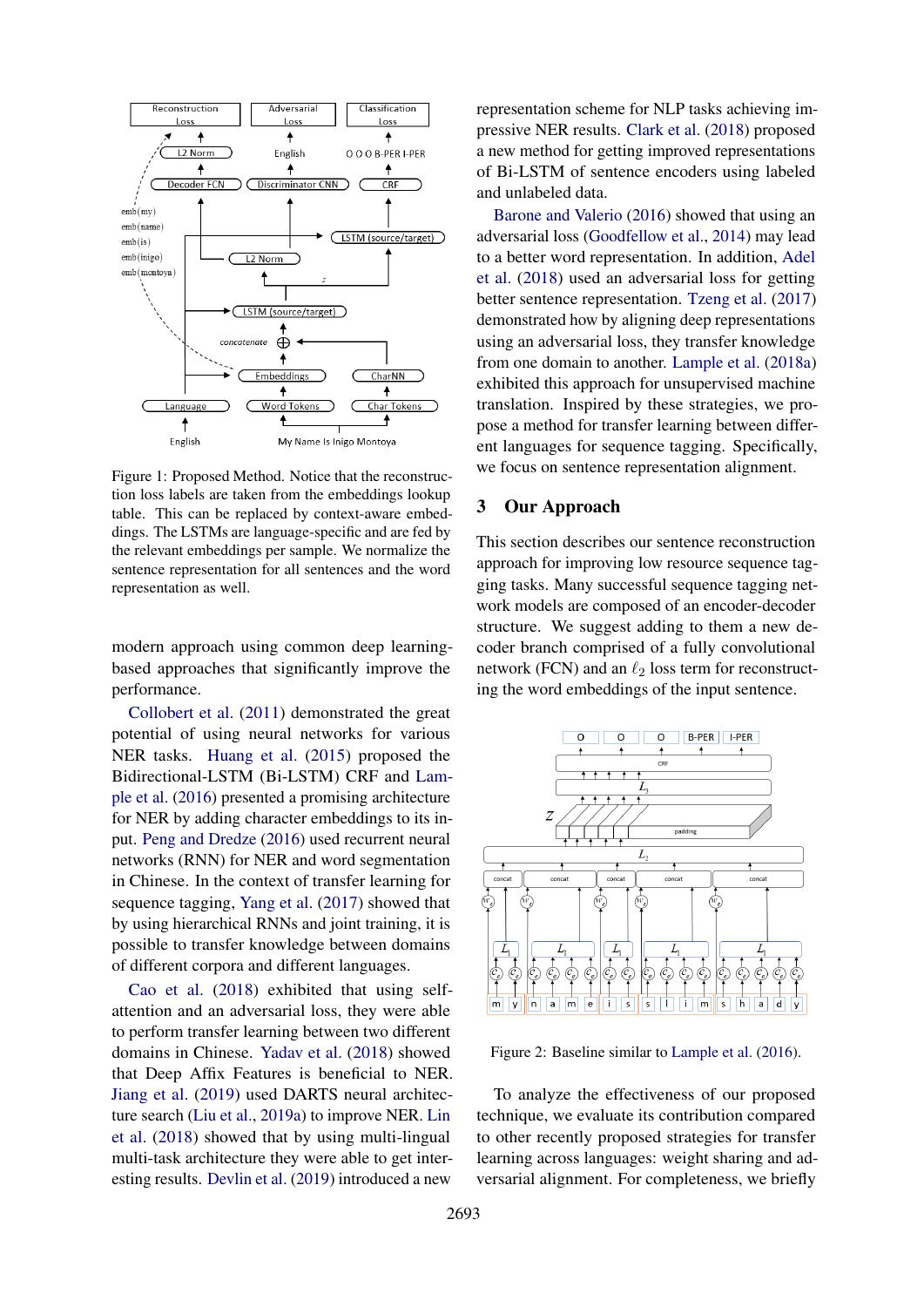<span id="page-2-1"></span>

|                  | <b>Baseline</b> | L <sub>2</sub> | TL   | $(TL)+(L2)$ | $(TL) +$<br><b>Adversarial</b> | $(TL) + (L2) +$<br><b>Adversarial</b> | (Yang et al., 2017)      |
|------------------|-----------------|----------------|------|-------------|--------------------------------|---------------------------------------|--------------------------|
| English          | 89.1            | 89.3           | 89.6 | 89.9        | 89.5                           | 90.1                                  | 91.26                    |
| Spanish          | 85.84           | 86             | 86.1 | 86.2        | 84.8                           | 86.3                                  | 85.77                    |
| Dutch            | 86.67           | 87.18          | 87.1 | 87.62       | 85.7                           | 87.64                                 | 85.19                    |
| English $(0.1)$  | 83.1            | 82.7           | 85.5 | 86.1        | 85.8                           | 86.5                                  | 86.5                     |
| Spanish $(0.1)$  | 76.4            | 76.47          | 78.7 | 78.5        | 77.8                           | 77.8                                  | 76.5                     |
| Dutch $(0.1)$    | 74.8            | 75.8           | 79   | 80          | 77.9                           | 79.5                                  | $\overline{\phantom{0}}$ |
| English $(0.01)$ | 44.75           | 44.8           | 73.8 | 74.17       | 73.8                           | 74.3                                  | 72.6                     |
| Spanish $(0.01)$ | 33.3            | 43.6           | 63.3 | 64.98       | 65.8                           | 67.87                                 | 60.4                     |
| Dutch $(0.01)$   | 40.7            | 42.9           | 62.5 | 64.75       | 68.56                          | 68.93                                 |                          |

Table 1: Ablation results on NER ConLL02/03 compared to [\(Yang et al.,](#page-6-5) [2017\)](#page-6-5), using sentence reconstruction (L2), using weight sharing based transfer learning (TL), using the adversarial loss and combining them all together.

describe the baseline we are using and each of these methods. Then, we present our new auxiliary loss.

## 3.1 Baseline

Our base model follows [Lample et al.](#page-5-9) [\(2016\)](#page-5-9). Specifically, we run an LSTM [\(Hochreiter and](#page-5-15) [Schmidhuber,](#page-5-15) [1997\)](#page-5-15) on the character tokens, concatenate the output to the word embeddings and run an additional LSTM. We then feed its output, denoted z, to another LSTM with a CRF at its end, which produces the sequence tagging, whether it is POS or NER. See Fig. [4](#page-3-0) for our baseline.

#### 3.2 Weight sharing

[Yang et al.](#page-6-5) [\(2017\)](#page-6-5) have shown that sharing weights between architectures that correspond to different languages leads to transferring knowledge between them. Our joint training model is inspired by their "Cross Lingual Transfer" with the difference that we use a single CRF that is applied to the output of both LSTMs. See Fig. [3](#page-2-0) for a schematic of the our modified version.

<span id="page-2-0"></span>

Figure 3: Our modified version of [Yang et al.](#page-6-5) [\(2017\)](#page-6-5)'s weight sharing. In blue are modules shared between source and language sentences.

#### 3.3 Adversarial loss

The baseline described above essentially learns a sentence hidden representation, z. For aligning representations from different languages, we feed this feature vector to a 1D CNN which encodes it and outputs a softmax class and acts as a discriminator. We add a switch layer in the input

<span id="page-2-2"></span>

|                         | ES    | NL.   | EN    |
|-------------------------|-------|-------|-------|
| (Gillick et al., 2015)  | 82.95 | 82.84 | 86.50 |
| (Luo et al., 2015)      |       |       | 91.20 |
| (Lample et al., 2016)   | 85.75 | 81.74 | 90.94 |
| (Yang et al., 2017)     | 85.77 | 85.19 | 91.26 |
| (Lin et al., 2018)      | 85.88 | 86.55 |       |
| (Yadav et al., 2018)    | 87.26 | 87.54 | 90.86 |
| (Baevski et al., 2019)  |       |       | 93.5  |
| (Jiang et al., $2019$ ) |       |       | 93.47 |
| (Straková et al., 2019) |       |       | 93.38 |
| Our baseline            | 85.84 | 86.67 | 89    |
| Our transfer            | 86.3  | 87.64 | 90.1  |

Table 2: Method results F1 score on CoNLL 2002/2003 compared to state of the art.

that arbitrates between feeding sentences from the source and target language (each uses its respective word embedding). We train the discriminator on the normalized hidden representations generated by each sentence  $Z = z/||z||_2$ . Thus, given the possible labels  $l_i, l_j$  of the predicted language, for an input with label  $l_i/l_j$ , the discriminator will try to predict  $l_i/l_j$ . The generator will try to fool the discriminator and cause it to predict the opposite  $(l_j / l_i)$ . The adversarial loss  $\mathcal{L}_{adv}$  is the sum of the discriminator loss  $\mathcal{L}_D$  and the generator loss  $\mathcal{L}_G$  as follows [\(Lample et al.,](#page-5-0) [2018a\)](#page-5-0):

$$
\mathcal{L}_D(\theta_D, Z | \theta_D) = -E_{(s_i, l_i)}[\log p_D(l_i | e(s_i, l_i)],
$$
  
\n
$$
\mathcal{L}_G(\theta_{enc}, Z | \theta_D) = -E_{(s_i, l_i)}[\log p_D(l_j | e(s_i, l_i)],
$$
  
\n
$$
\mathcal{L}_{adv} = \mathcal{L}_G + \mathcal{L}_D,
$$
\n(1)

where  $s_i$  is the input sentence,  $e(\cdot)$  the encoder function, and  $\theta_D$  and  $\theta_{enc}$  are the discriminator's and the encoder's parameters, respectively.

#### 3.4 Reconstruction loss

An adversarial training scheme can still reach trivial representations, meaning the generator produces sentence representations that do not contain meaningful information of the original sentences. There-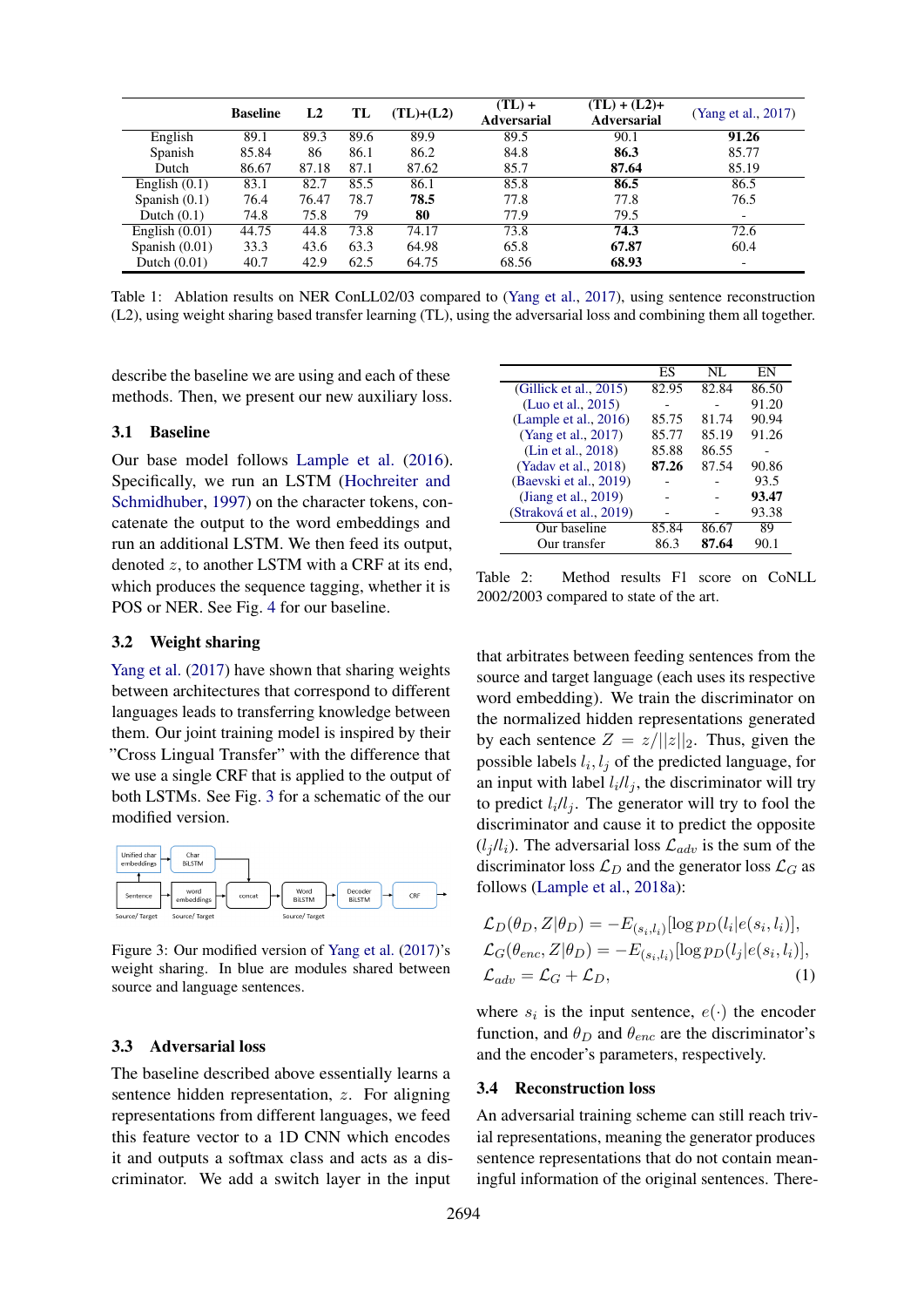<span id="page-3-2"></span>

|                                | ES    | NL.   | RΟ    |
|--------------------------------|-------|-------|-------|
| (Heinzerling and Strube, 2019) | 96.5  | 93.8  | 89.7  |
| (Plank et al., 2016)           | 95.74 | 93.3  |       |
| (Yasunaga et al., 2018)        | 96.44 | 93.09 | 91.46 |
| Ours baseline                  | 96    | 93.1  | 91.45 |
| Ours transfer                  | 96.4  | 93.8  | 93.04 |

Table 3: Method results accuracy on UD 1.2 Part of speech (POS) compared to the state-of-the-art.

<span id="page-3-0"></span>

Figure 4: Our proposed fully convolutional network for learning the input sentence embeddings

fore, we propose using the  $\ell_2$  loss for reconstructing the input sentence (word embeddings). We do so by applying on the hidden representation  $z$  a 1D FCN with 5 layers, convolution kernels of size 3 and the ReLU non-linearity. Notice that  $z$  is a sequence of embedding vectors. Thus, the output of the FCN is also a sequence of vectors, where each of them tries to estimate the embedding of the corresponding word in the input sentence. If the generated sentence is of a different length than the input, we use the padding embedding vector to make them even. We train this decoder together with the encoder in the network using the following reconstruction loss

$$
\mathcal{L}_{auto}(\theta_{enc}, \theta_{dec}) = \sum_{i} ||\tilde{e}_i - e_i||_2^2, \qquad (2)
$$

where  $\theta_{dec}$  are the FCN parameters,  $e_i$  is the embedding of the ith word in the input sentence and  $\tilde{e}_i$  is the corresponding reconstructed embedding, which we normalize. The reconstruction loss acts as a regularization term, which improves results also when used by itself (see the ablation study).

We would like to emphasize the importance of normalizing the representing vectors. Its motivation is in the fact that transforming the vectors onto a unit sphere causes the model to learn to maximize

<span id="page-3-1"></span>

|           | <b>Baseline</b>  | Our method     |
|-----------|------------------|----------------|
| Arabic    | $66.05 + 1.29$   | $76.82 + 0.24$ |
| Bulgarian | $52.41 + 1.46$   | $84.86 + 0.30$ |
| Estonian  | $47.22 + 0.48$   | $56.10 + 0.16$ |
| Finnish   | $49.00 \pm 1.45$ | $79.91 + 0.39$ |
| French    | $63.34 + 3.10$   | $87.19 + 0.37$ |
| German    | $77.10 + 1.36$   | $87.66 + 0.30$ |
| Greek     | $60.43 \pm 0.80$ | $87.66 + 0.30$ |
| Hebrew    | $65.13 + 2.11$   | $85.50 + 0.75$ |
| Italian   | $63.46 + 1.31$   | $88.88 + 0.71$ |
| Norwegian | $78.55 + 0.62$   | $91.06 + 0.31$ |
| Polish    | $52.05 + 0.61$   | $80.84 + 0.47$ |
| Slovenian | $53.50 + 0.37$   | $83.93 + 0.77$ |
| Spanish   | $83.65 + 0.16$   | $90.60 + 0.04$ |

Table 4: Low resource testing for part of speech on UD 1.2 dataset. For each language we ran 3 random seeds and report the mean and std for the baseline and the proposed method.

the similarity between sentences and words.

Figure [1](#page-1-0) presents a model with all the discussed regularization techniques. Notice that each component in this model can be applied separately. For example, we may apply our new reconstruction loss alone, or as an additional branch to the adversarial branch with or without weight sharing.

# 4 Experiments

We follow the experiments of [Yang et al.](#page-6-5)  $(2017)$ to evaluate our approach for transfer learning between languages. We compare our proposed regularization to joint training and the adversarial loss. We start by evaluating the impact of each strategy alone, and then gradually combine the losses to each other. Our source-target pairs are built of English and a selected target language (Spanish, Dutch or Romanian). In NER, we test both directions of transfer learning, i.e English to Spanish and Spanish to English. In POS, English is always the source language. We focus on using word embeddings that are aligned across different languages, specifically "MUSE" [\(Lample et al.,](#page-5-19) [2018b\)](#page-5-19). Our motivation for choosing it is to leverage the word alignment, which makes the impact of the sentence alignment clearer.

Loss analysis. For understanding the impact of our approach, we test it with and without the other techniques for transfer learning between languages. We also compare to each of them being applied separately. Table [1](#page-2-1) summarizes our results. Notice that our proposed loss improves the performance when combined with other methods and even when being applied alone. Also, we have found that the improvement gained by the adversarial loss is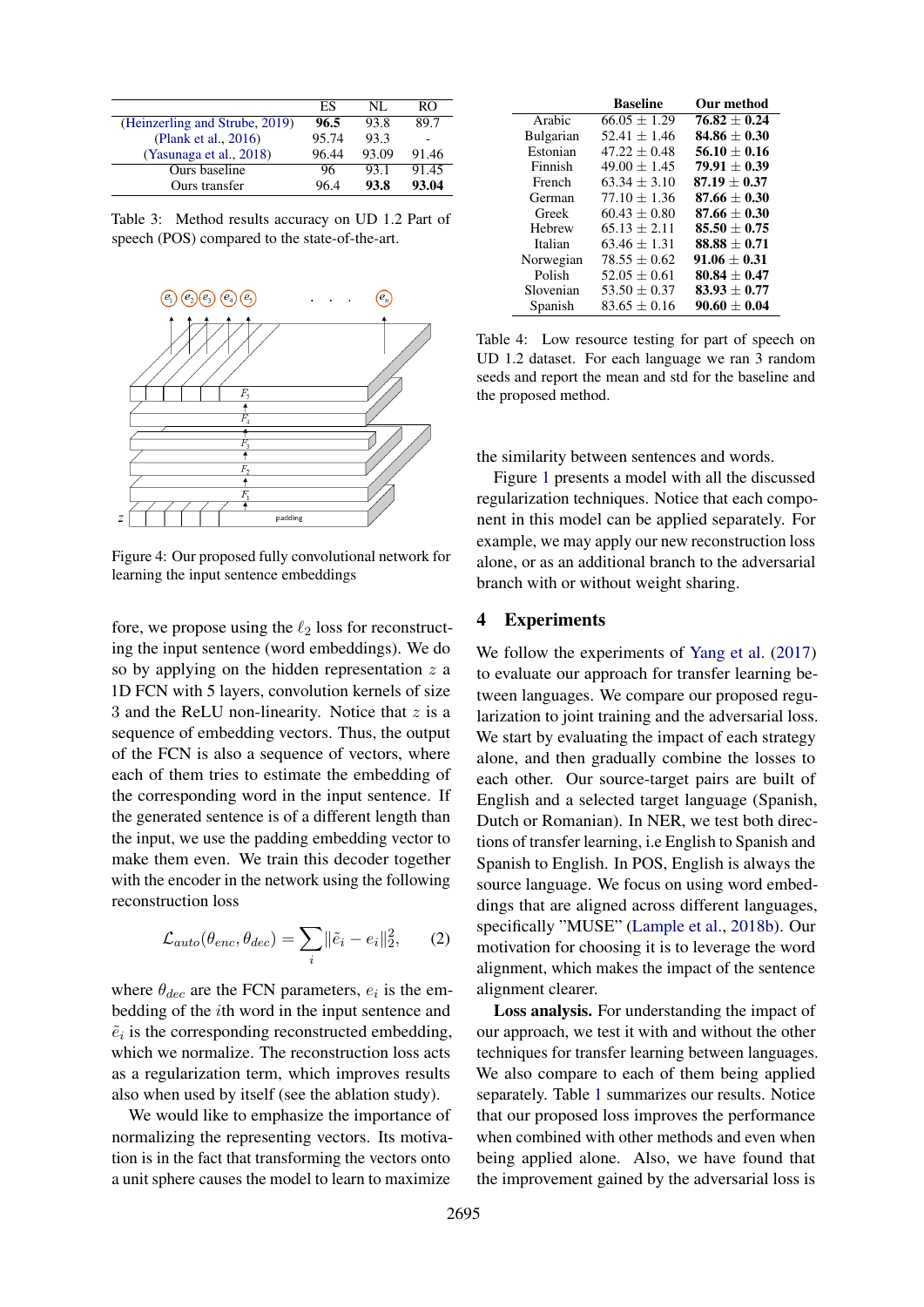<span id="page-4-5"></span>

|                     | FS   |    | FN   |
|---------------------|------|----|------|
| (Yang et al., 2017) | 16   |    | 40.1 |
| Lin et al. (2018)   | 60   | 50 |      |
| Our baseline        | 22   | 33 | 7.6  |
| Our transfer        | 59.5 | 61 | 43.1 |

Table 5: F1 scores on CoNLL 2002/2003 for few shot training (0.001 of the data) compared to [\(Yang et al.,](#page-6-5) [2017\)](#page-6-5).

<span id="page-4-6"></span>

| Language | <b>Baseline</b> | <b>Method</b> | Lin et al. $(2018)$ |
|----------|-----------------|---------------|---------------------|
| English  | 7.6             | 34.6          |                     |
| Spanish  | 7.6             | 53            | 50                  |
| Dutch    | 7.6             | 60            | 50                  |

Table 6: F1 scores on CoNLL 2002/2003 for one shot training, compared to [Lin et al.](#page-5-12) [\(2018\)](#page-5-12).

marginal and therefore, we do not use it in the final model used in the next experiments, which consist of only weight sharing and our proposed  $\ell_2$ reconstruction loss.

Results. We evaluate our model on three tasks: (i) NER transfer learning compared to leading methods; (ii) NER transfer learning on a subset of the target data; and (iii) POS transfer. We achieve competitive results on Conll2002 Dutch/Spanish. For testing how competitive our approach is, we also compare to state-of-the-art methods. Moreover, we perform experiments on subsets of the data similar to [Yang et al.](#page-6-5) [\(2017\)](#page-6-5). These experiments exhibit the advantage of our model, especially when training on scarce data. For example, we show that using only nine samples in Spanish (0.001 of the data) we get an F1 score of 0.59 (compared to the 0.16 transfer learning result of [Yang](#page-6-5) [et al.](#page-6-5) [\(2017\)](#page-6-5)).

Table [2](#page-2-2) shows the NER results, where we get competitve results in ConLL02 and improve our baseline in English ConLL03. Table [4](#page-3-1) shows how our method generalizes well for low resource transfer learning in POS. Notice the great improvement between our baseline as shown in Fig. [4](#page-3-0) and our method shown in Fig. [1.](#page-1-0) Table [3](#page-3-2) demonstrates the performance on POS, where we get the largest improvement on Romanian, which is a low resource language (with fewer labels). Table [5](#page-4-5) exhibits the

<span id="page-4-7"></span>

| Language | <b>Baseline</b> | Method |
|----------|-----------------|--------|
| Spanish  |                 | 57     |
| Dutch    | 0               | 55     |

Table 7: F1 scores on CoNLL 2002 for zero shot training.

advantage of our regularization for few-shot learning compared to [Yang et al.](#page-6-5) [\(2017\)](#page-6-5) and [Lin et al.](#page-5-12) [\(2018\)](#page-5-12). Finally, Table [6](#page-4-6) and Table [7](#page-4-7) presents the results of our approach for "one-shot" learning compared to [Lin et al.](#page-5-12) [\(2018\)](#page-5-12) and "zero-shot" learning. A major improvement compared to our baseline is apparent also here. We found for the case of fewshot and one-shot learning that it is better to share the base BiLSTM because it does not see enough examples to train.

#### 5 Conclusion

This work demonstrates the power of sentence reconstruction for transferring knowledge from a rich dataset to a sparse one. It achieves competitive results with a relatively simple baseline. We also show its strength in few-shot and one-shot learning.

We believe that using the proposed sentence  $\ell_2$ reconstruction may contribute as an auxiliary loss for other tasks. Also, we have demonstrated our model with MUSE, since it provides word alignment across languages. Yet, our approach can be applied also with other more recent language models that have stronger context-based embeddings.

Acknowledgment. This work was supported by Wipro. We thank Parul Chopra and Amrit Bhaskar for their assitance.

#### References

- <span id="page-4-3"></span>Heike Adel, Anton Bryl, David Weiss, and Aliaksei Severyn. 2018. [Adversarial neural net](http://arxiv.org/abs/1808.04736)[works for cross-lingual sequence tagging.](http://arxiv.org/abs/1808.04736) *CoRR*, abs/1808.04736.
- <span id="page-4-4"></span>Alexei Baevski, Sergey Edunov, Yinhan Liu, Luke Zettlemoyer, and Michael Auli. 2019. [Cloze](http://arxiv.org/abs/1903.07785)[driven pretraining of self-attention networks.](http://arxiv.org/abs/1903.07785) *CoRR*, abs/1903.07785.
- <span id="page-4-2"></span>Miceli Barone and Antonio Valerio. 2016. [Towards](https://doi.org/10.18653/v1/W16-1614) [cross-lingual distributed representations without par](https://doi.org/10.18653/v1/W16-1614)[allel text trained with adversarial autoencoders.](https://doi.org/10.18653/v1/W16-1614) In *Proceedings of the 1st Workshop on Representation Learning for NLP*, pages 121–126, Berlin, Germany. Association for Computational Linguistics.
- <span id="page-4-0"></span>Daniel M. Bikel, Scott Miller, Richard Schwartz, and Ralph Weischedel. 1997. Nymble: a highperformance learning name-finder. In *In Proceedings of the Fifth Conference on Applied Natural Language Processing*, pages 194–201.
- <span id="page-4-1"></span>Pengfei Cao, Yubo Chen, Kang Liu, Jun Zhao, and Shengping Liu. 2018. [Adversarial transfer learn](https://www.aclweb.org/anthology/D18-1017)[ing for Chinese named entity recognition with self-](https://www.aclweb.org/anthology/D18-1017)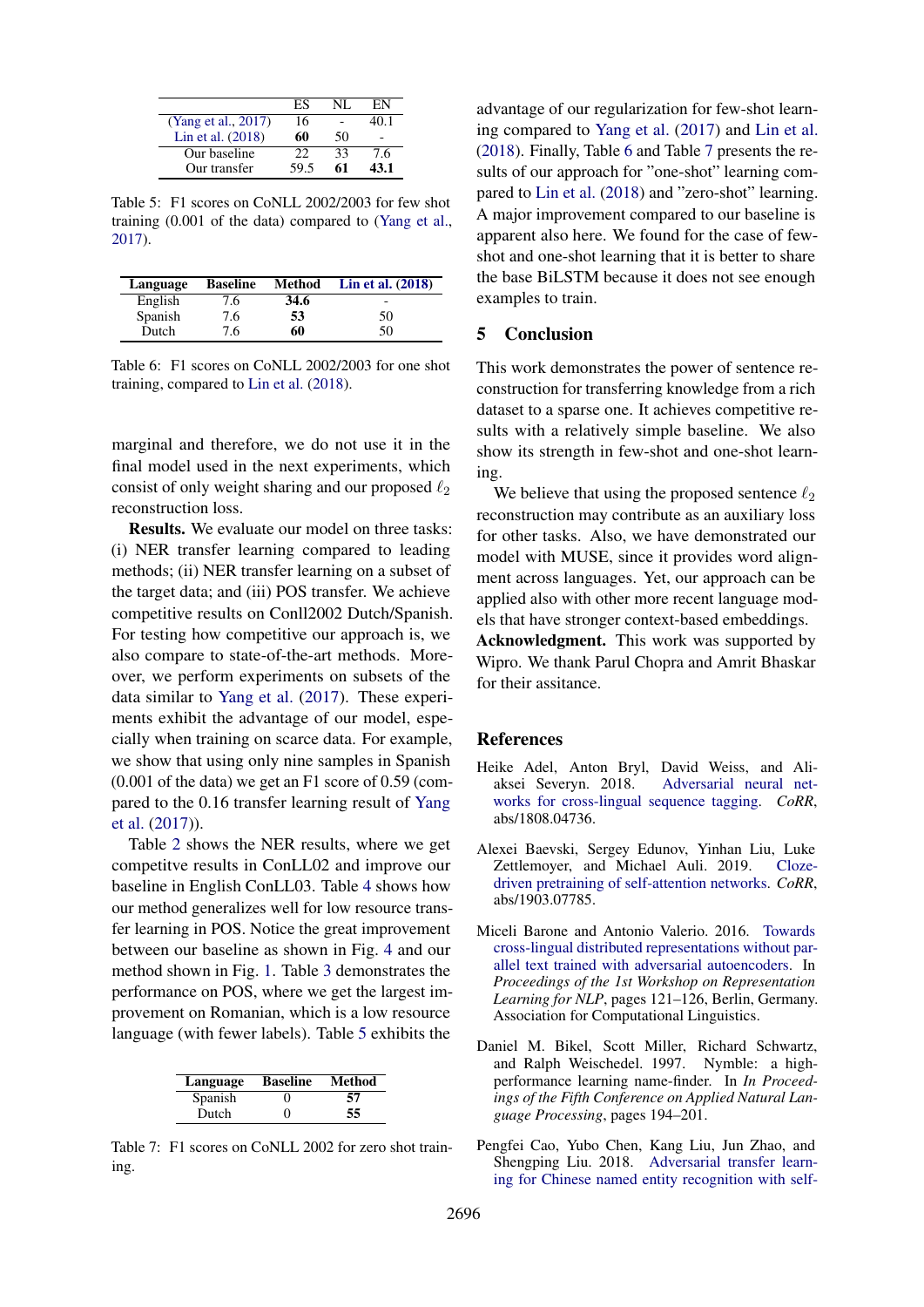[attention mechanism.](https://www.aclweb.org/anthology/D18-1017) In *Proceedings of the 2018 Conference on Empirical Methods in Natural Language Processing*, pages 182–192, Brussels, Belgium. Association for Computational Linguistics.

- <span id="page-5-13"></span>Kevin Clark, Minh-Thang Luong, Christopher D. Manning, and Quoc V. Le. 2018. [Semi-supervised se](http://arxiv.org/abs/1809.08370)[quence modeling with cross-view training.](http://arxiv.org/abs/1809.08370) *CoRR*, abs/1809.08370.
- <span id="page-5-7"></span>Ronan Collobert, Jason Weston, Leon Bottou, Michael Karlen, Koray Kavukcuoglu, and Pavel Kuksa. 2011. Natural language processing (almost) from scratch. *J. Mach. Learn. Res.*, 12:2493–2537.
- <span id="page-5-2"></span>Jacob Devlin, Ming-Wei Chang, Kenton Lee, and Kristina Toutanova. 2019. Bert: Pre-training of deep bidirectional transformers for language understanding. In *NAACL-HLT*.
- <span id="page-5-4"></span>Li Fei-Fei, Rob Fergus, and Pietro Perona. 2006. [One](https://doi.org/10.1109/TPAMI.2006.79)[shot learning of object categories.](https://doi.org/10.1109/TPAMI.2006.79) *IEEE Trans. Pattern Anal. Mach. Intell.*, 28(4):594–611.
- <span id="page-5-16"></span>Dan Gillick, Cliff Brunk, Oriol Vinyals, and Amarnag Subramanya. 2015. [Multilingual language process](http://arxiv.org/abs/1512.00103)[ing from bytes.](http://arxiv.org/abs/1512.00103) *CoRR*, abs/1512.00103.
- <span id="page-5-14"></span>Ian Goodfellow, Jean Pouget-Abadie, Mehdi Mirza, Bing Xu, David Warde-Farley, Sherjil Ozair, Aaron Courville, and Yoshua Bengio. 2014. [Generative](http://papers.nips.cc/paper/5423-generative-adversarial-nets.pdf) [adversarial nets.](http://papers.nips.cc/paper/5423-generative-adversarial-nets.pdf) In Z. Ghahramani, M. Welling, C. Cortes, N. D. Lawrence, and K. Q. Weinberger, editors, *Advances in Neural Information Processing Systems 27*, pages 2672–2680. Curran Associates, Inc.
- <span id="page-5-1"></span>Shuqin Gu, Lipeng Zhang, Yuexian Hou, and Yin Song. 2018. [A position-aware bidirectional attention net](https://www.aclweb.org/anthology/C18-1066)[work for aspect-level sentiment analysis.](https://www.aclweb.org/anthology/C18-1066) In *Proceedings of the 27th International Conference on Computational Linguistics*, pages 774–784, Santa Fe, New Mexico, USA. Association for Computational Linguistics.
- <span id="page-5-18"></span>Benjamin Heinzerling and Michael Strube. 2019. [Se](https://doi.org/10.18653/v1/P19-1027)[quence tagging with contextual and non-contextual](https://doi.org/10.18653/v1/P19-1027) [subword representations: A multilingual evaluation.](https://doi.org/10.18653/v1/P19-1027) In *Proceedings of the 57th Annual Meeting of the Association for Computational Linguistics*, pages 273– 291, Florence, Italy. Association for Computational Linguistics.
- <span id="page-5-15"></span>Sepp Hochreiter and Jürgen Schmidhuber. 1997. [Long](https://doi.org/10.1162/neco.1997.9.8.1735) [short-term memory.](https://doi.org/10.1162/neco.1997.9.8.1735) *Neural Comput.*, 9(8):1735– 1780.
- <span id="page-5-8"></span>Zhiheng Huang, Wei Xu, and Kai Yu. 2015. Bidirectional lstm-crf models for sequence tagging. *ArXiv*, abs/1508.01991.
- <span id="page-5-5"></span>Hideki Isozaki and Hideto Kazawa. 2002. [Efficient](https://doi.org/10.3115/1072228.1072282) [support vector classifiers for named entity recogni](https://doi.org/10.3115/1072228.1072282)[tion.](https://doi.org/10.3115/1072228.1072282) In *Proceedings of the 19th International Conference on Computational Linguistics - Volume 1*, COLING '02, pages 1–7, Stroudsburg, PA, USA. Association for Computational Linguistics.
- <span id="page-5-10"></span>Yufan Jiang, Chi Hu, Tong Xiao, Chunliang Zhang, and Jingbo Zhu. 2019. [Improved differentiable ar](https://doi.org/10.18653/v1/D19-1367)[chitecture search for language modeling and named](https://doi.org/10.18653/v1/D19-1367) [entity recognition.](https://doi.org/10.18653/v1/D19-1367) In *Proceedings of the 2019 Conference on Empirical Methods in Natural Language Processing and the 9th International Joint Conference on Natural Language Processing (EMNLP-IJCNLP)*, pages 3583–3588, Hong Kong, China. Association for Computational Linguistics.
- <span id="page-5-6"></span>John D. Lafferty, Andrew McCallum, and Fernando C. N. Pereira. 2001. [Conditional random fields:](http://dl.acm.org/citation.cfm?id=645530.655813) [Probabilistic models for segmenting and labeling se](http://dl.acm.org/citation.cfm?id=645530.655813)[quence data.](http://dl.acm.org/citation.cfm?id=645530.655813) In *Proceedings of the Eighteenth International Conference on Machine Learning*, ICML '01, pages 282–289, San Francisco, CA, USA. Morgan Kaufmann Publishers Inc.
- <span id="page-5-9"></span>Guillaume Lample, Miguel Ballesteros, Sandeep Subramanian, Kazuya Kawakami, and Chris Dyer. 2016. [Neural architectures for named entity recognition.](https://doi.org/10.18653/v1/N16-1030) In *Proceedings of the 2016 Conference of the North American Chapter of the Association for Computational Linguistics: Human Language Technologies*, pages 260–270, San Diego, California. Association for Computational Linguistics.
- <span id="page-5-0"></span>Guillaume Lample, Alexis Conneau, Ludovic Denoyer, and Marc'Aurelio Ranzato. 2018a. [Unsupervised](https://openreview.net/forum?id=rkYTTf-AZ) [machine translation using monolingual corpora only.](https://openreview.net/forum?id=rkYTTf-AZ) In *International Conference on Learning Representations*.
- <span id="page-5-19"></span>Guillaume Lample, Alexis Conneau, Marc'Aurelio Ranzato, Ludovic Denoyer, and Herv Jgou. 2018b. [Word translation without parallel data.](https://openreview.net/forum?id=H196sainb) In *International Conference on Learning Representations*.
- <span id="page-5-12"></span>Ying Lin, Shengqi Yang, Veselin Stoyanov, and Heng Ji. 2018. [A multi-lingual multi-task architecture](https://doi.org/10.18653/v1/P18-1074) [for low-resource sequence labeling.](https://doi.org/10.18653/v1/P18-1074) In *Proceedings of the 56th Annual Meeting of the Association for Computational Linguistics (Volume 1: Long Papers)*, pages 799–809, Melbourne, Australia. Association for Computational Linguistics.
- <span id="page-5-11"></span>Hanxiao Liu, Karen Simonyan, and Yiming Yang. 2019a. [DARTS: Differentiable architecture search.](https://openreview.net/forum?id=S1eYHoC5FX) In *International Conference on Learning Representations*.
- <span id="page-5-3"></span>Yinhan Liu, Myle Ott, Naman Goyal, Jingfei Du, Mandar Joshi, Danqi Chen, Omer Levy, Mike Lewis, Luke Zettlemoyer, and Veselin Stoyanov. 2019b. [Roberta: A robustly optimized BERT pretraining ap](http://arxiv.org/abs/1907.11692)[proach.](http://arxiv.org/abs/1907.11692) *CoRR*, abs/1907.11692.
- <span id="page-5-17"></span>Gang Luo, Xiaojiang Huang, Chin-Yew Lin, and Zaiqing Nie. 2015. [Joint entity recognition and disam](https://doi.org/10.18653/v1/D15-1104)[biguation.](https://doi.org/10.18653/v1/D15-1104) In *Proceedings of the 2015 Conference on Empirical Methods in Natural Language Processing*, pages 879–888, Lisbon, Portugal. Association for Computational Linguistics.